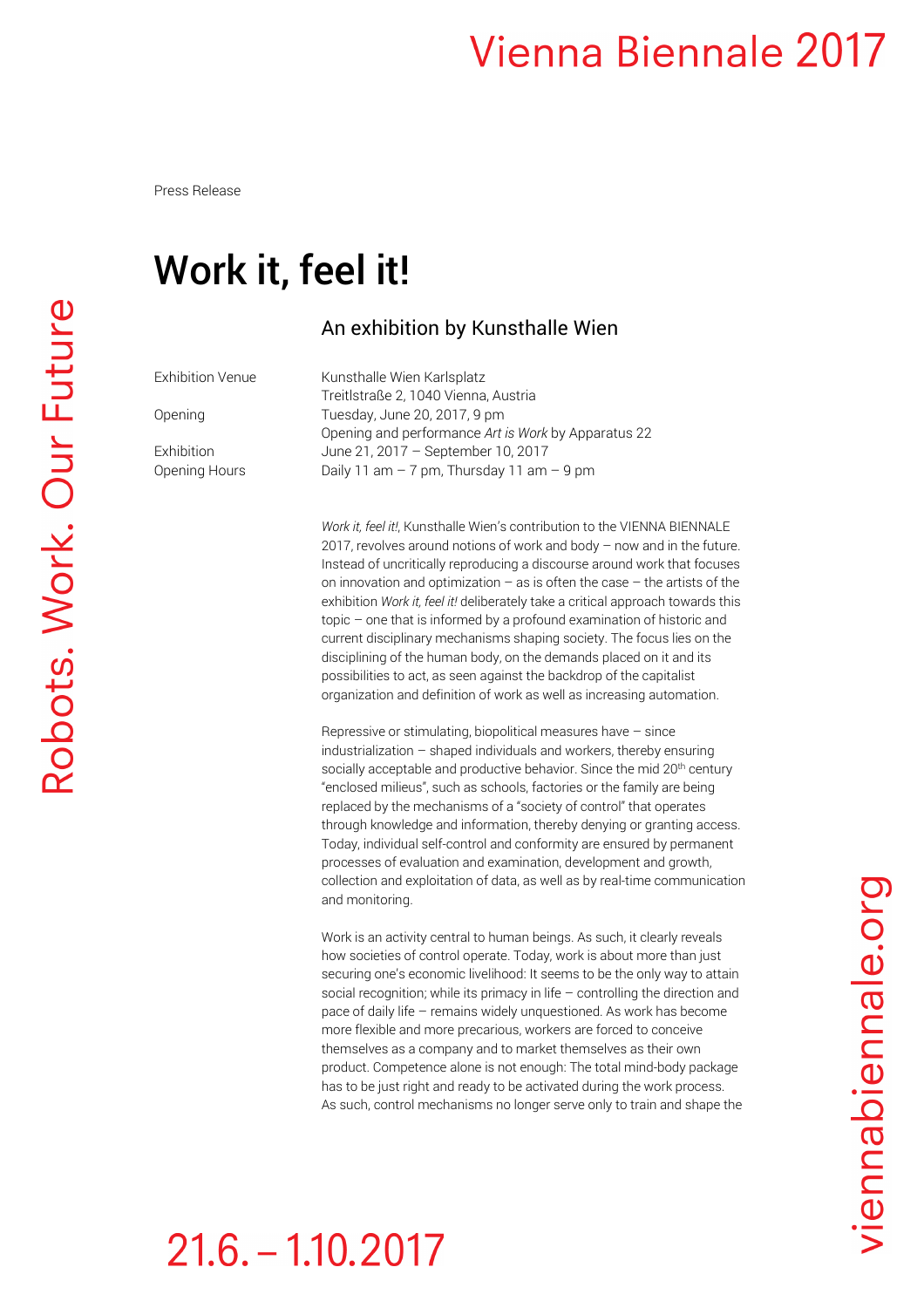### **Vienna Biennale 2017**

Page 2

body as a perfect tool for production and consumption. The body itself becomes the target of work. To upgrade the self in increasingly competitive contexts, technologies can be of help – moving closer and closer to the body or even entering it. Life merges with work and technology, while the latter accesses all of our activities, private feelings, wishes and thoughts, exploits them and makes them productive.

The slogan *Work it, feel it!* does not only represent an ironic watchword commenting the unquestioned and willing submission to modern work requirements. It is also intended to remind us of (partly unconscious) moments of bodily resistance: Affects or symptoms such as depression, stress, nervousness, and illness are usually understood and treated as common side effects; but they can also be interpreted as a source of physical resistance. And there are some human needs that can't be co-opted: Sleep and love resist the transformation of bodies into total productivity.

From today's perspective and with a view towards the future, the artists of the exhibition analyze and speculate as they ask questions about the subjugation of the body and about strategies of escape and resistance. The artists assert their position using a variety of media. Sidsel Meineche Hansen, for example, presents a print series and a wooden sculpture to examine the individual's relationship to neo-capitalist notions of work. Juliette Goiffon and Charles Beauté's plexiglass and brass objects evoke environments that alternate between a futuristic home office and fitness studio interiors. Danilo Correale uses his video work to discuss sleep as a form of resistance or even protest, while the group Apparatus 22 marks the human body as a battlefield of civilization norms by means of poetic texts tattooed on leather. The artworks on display serve as a starting point for an extensive side program that offers an in-depth examination of the themes addressed in the exhibition.

#### Artists:

Apparatus 22, Hannah Black, Danilo Correale, Juliette Goiffon / Charles Beauté, Louise Hervé / Chloé Maillet, Shawn Maximo, Sidsel Meineche Hansen, Toni Schmale, Romana Schmalisch / Robert Schlicht, Visible Solutions

Curator: Anne Faucheret Associate Curator: Eva Meran

 $21.6 - 1.10.2017$